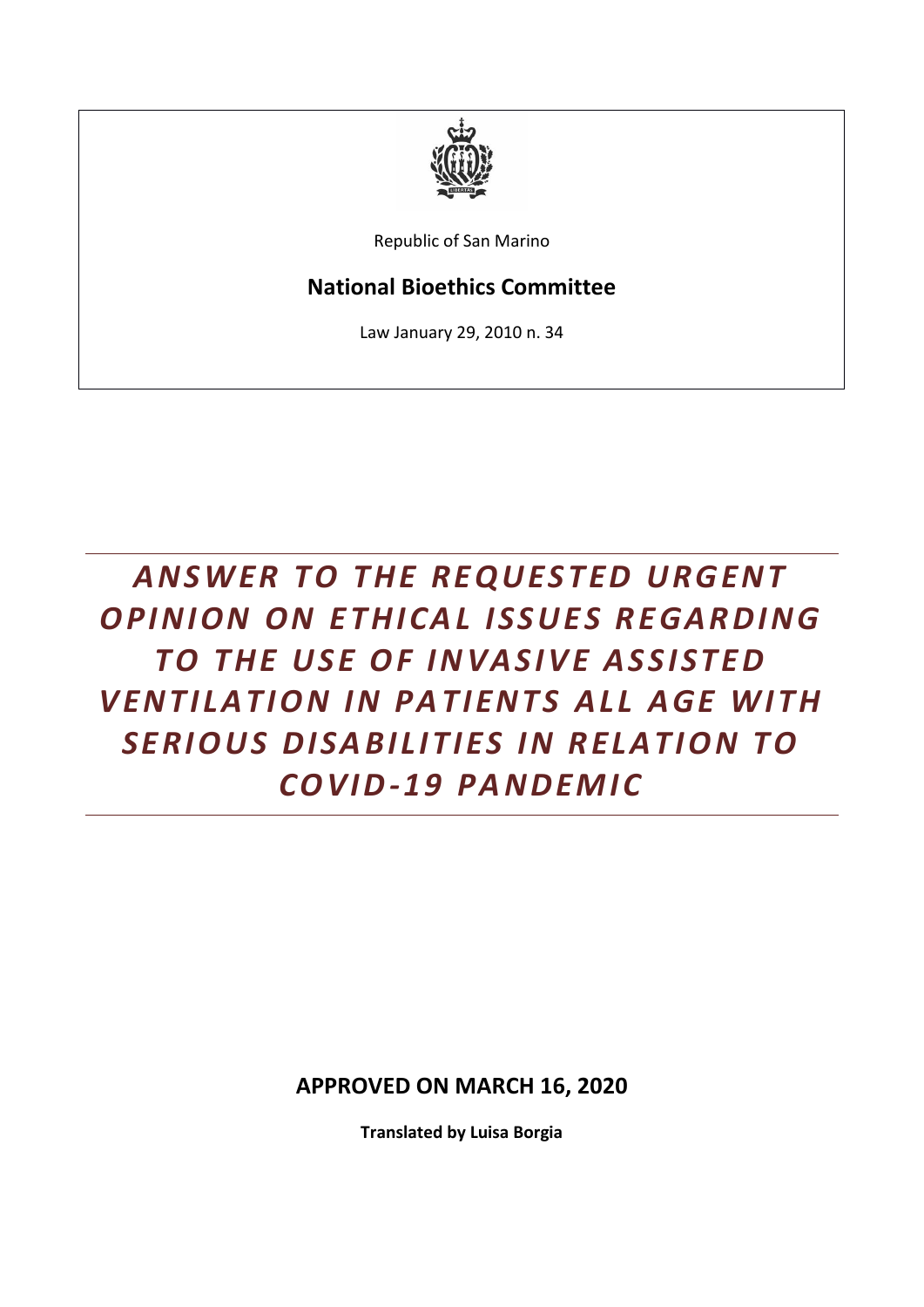The National Bioethics Committee (CSB) of Republic of San Marino received from Hospital Department, Social Security Institution an urgent request to express an opinion on ethical issues related to the use of invasive assisted ventilation in patients all age with serious disabilities in relation to the pandemic COVID-19.

The following Opinion was drafted by Luisa Borgia, Vice chair, then submitted to the evaluation of the entire Committee and approved . Therefore,

## **The National Bioethics Committee unanimously agreed to issue the following Statement:**

Since its first mandate, the National Bioethics Committee of Republic of San Marino has dedicated a particular, constant attention to the issues of disability. In particular, it dealt in depth with the delicate management of persons with disabilities in the end of life and in emergencies and catastrophes, in the following documents: **Bioethical approach to persons with disabilities** (2013); **Bioethics of Disasters** (2017); **Decision-making process in taking care of the sick person at the end of life** (2019).

Therefore, the answer to the request for an urgent opinion has to be referred to the mentioned documents, in order to identify the bioethical indications that must support the difficult and sometimes lacerating choices, of the health personnel in situations of "extraordinary" and of very high critical decision for the profound ethical values at stake.

CSB, in formulating this opinion, necessarily brief due to the urgent nature that distinguishes the request, intends to reiterate the bioethical principles that guided the drafting of these documents and which also constitute the fundamentals of disaster medicine, with reference to the management of persons with disabilities.

In the *UNESCO Universal Declaration on Bioethics and Human Rights*, a reference for all bioethical approaches in the world, addressed to *"medical, life science and related technologies"* operators, it is stated that *"respect for human dignity and the protection of human rights, ensuring respect for the life of human beings, and fundamental freedoms, based on international human rights legislation"*. It follows that any bioethical evaluation must necessarily be carried out in the context of respect for the dignity of the person and their human rights.

Therefore, even the bioethical reflection on persons with disabilities can only respect the principles set out in the international bioethical maps and specifically, in the *Convention on the Rights of Persons with Disabilities of the United Nations*, approved by General Assembly (2006), ratified by 181 member countries of the UN.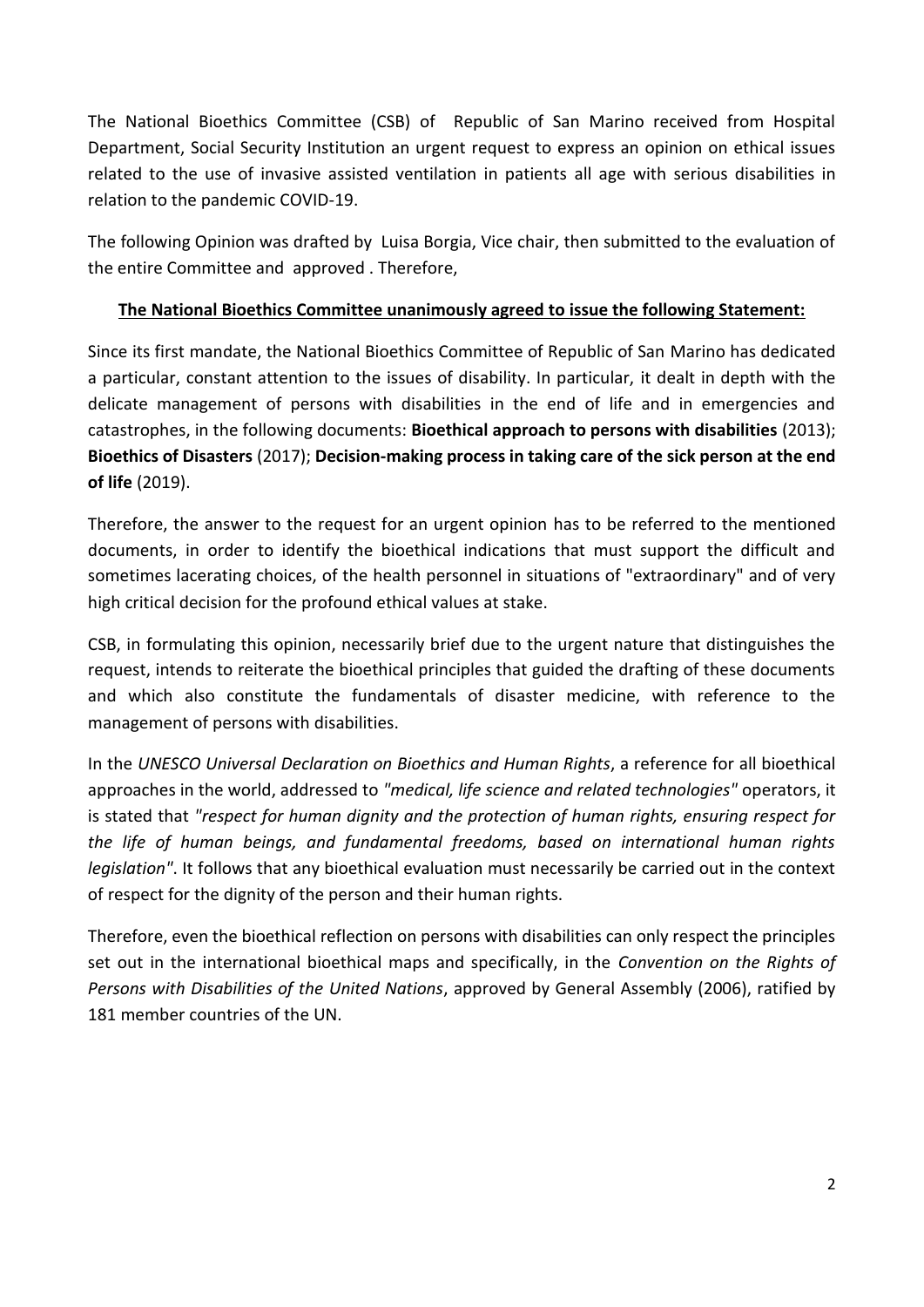The Republic of S. Marino, ratifying it in 2008, recognizes it as an integral part of the San Marino Order<sup>1</sup>.

This Convention establishes, in an innovative way, that the condition that persons with disabilities live is a matter of human rights and, therefore, every time a person with disabilities receives different treatment without justification, he suffers discrimination, that is, a violation of human rights.

The founding principles of the Convention can be briefly indicated in **equality and nondiscrimination** and in the **equality of opportunity.**

In defining **discrimination** based on disability<sup>2</sup>, the Convention specifies that it discriminates when it is treated differently without justification (*distinction*); when excluding from a right or benefit (*exclusion*), when limiting access to a service or a right (*restriction*).

**Equality of opportunity** concerns the recognition of the right of access to goods and services, primarily health-related services.

In "*liminae vitae"* there is an evident risk of undermining these rights by a very strong social and cultural stigma, which highlights the unsustainability of a suffering life, considered in fact not worthy of being lived. This conception places health workers, in emergency situations, having to make difficult and lacerating choices, but oriented to allocate, as a priority, resources scarcely available to other categories of patients.

Precisely to the *"situations of risk and humanitarian emergencies",* the UN Convention dedicates a special article (art. 11) which *"obliges States Parties"* to adopt *"in accordance with the obligations deriving from international law, including international humanitarian law and international rights standards human resources, all necessary measures to ensure the protection and safety of people with disabilities in risk situations, including situations of armed conflict, humanitarian emergencies and natural disasters",* requiring*" health specialists to provide care for persons with disabilities of the same quality as those provided to others"* (art. 25).

In this sense, the World Medical Association had already expressed itself, recommending that the doctor's intervention take place without discrimination<sup>3</sup>.

<sup>1</sup> It is useful to remember how the legislation currently in force in the Republic of San Marino recognizes its first source in the **Declaration of citizens' rights and of the fundamental principles of San Marino system** and which, in turn, recognizes the rules contained in the International Declarations on Human Rights and fundamental freedoms and conforms to them.

<sup>2</sup> *Convention on the Rights of Persons with Disabilities*, art. 2: "*discrimination based on disability" means any distinction, exclusion or restriction on the basis of disability which has the purpose or effect of affecting or canceling recognition, enjoyment and exercise, on an equal basis with others, of all human rights and fundamental freedoms in the political, economic, social, cultural, civil or any other field. It includes all forms of discrimination, including refusing reasonable accommodation".*

<sup>3</sup> World Medical Association *Statement on Medical Ethics in the event of disasters* (Stockolm, September 1994), in *Bulletin of Medical Ethics,* 1994, 102.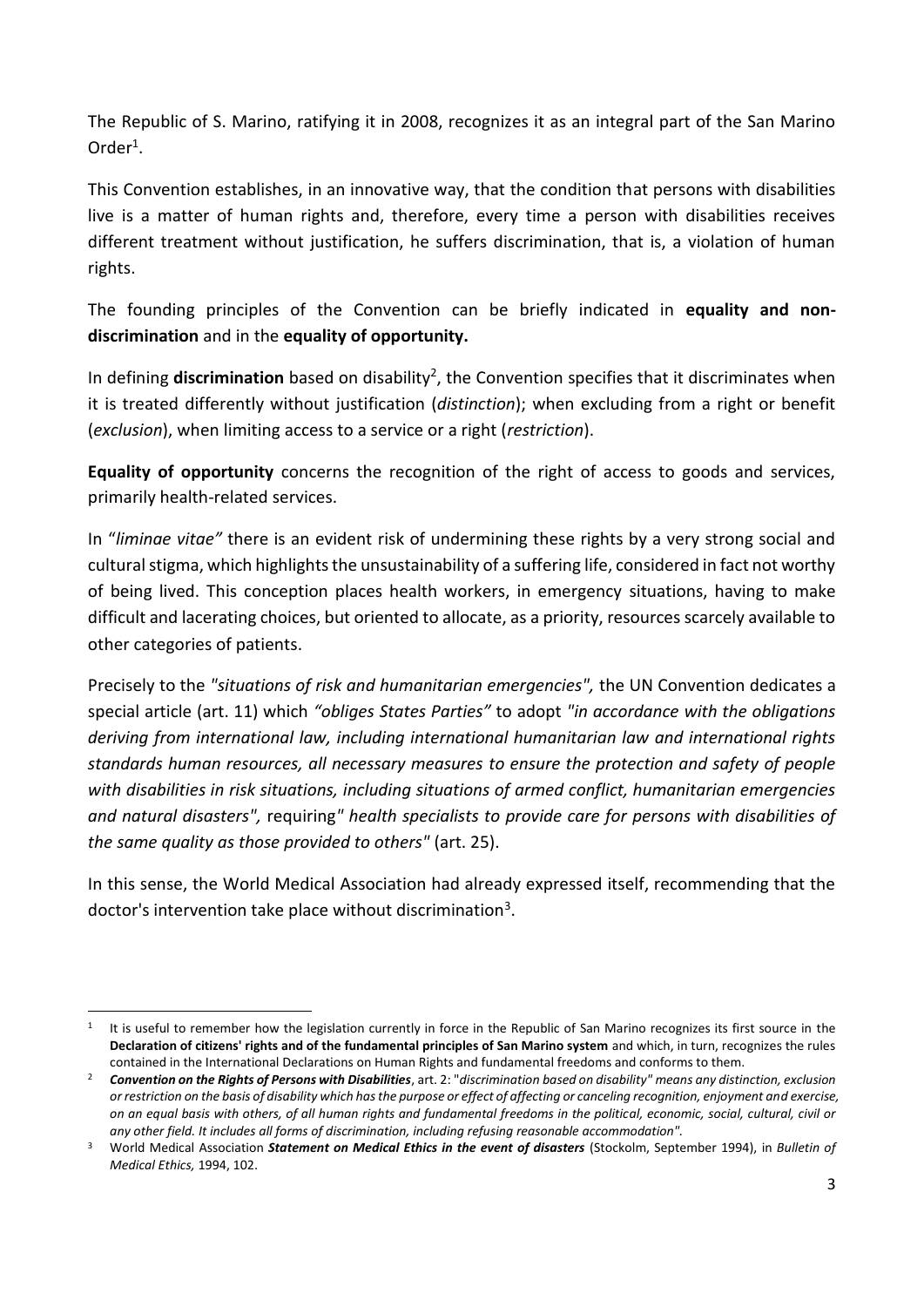In light of these necessary bioethical premises, we agree with what is stated in the introduction to the SIAARTI Document<sup>4</sup>, which describes the possible exceptional conditions of imbalance between needs and available resources, feared in the current pandemic by COVID-19*: "a scenario of this kind, it can be substantially assimilated to the field of "disaster medicine", for which ethical reflection has over time developed many concrete indications for doctors and nurses engaged in difficult choices"*.

It is precisely from the medicine of disasters that the direct indications must be drawn regarding patients who involve difficult and ethically critical management: those people who in an "ordinary" context would not have difficulty in being treated and eventually cured, but who in the context of "extraordinary" emergency, may not be treated due to the lack of specific equipment and personnel.

The attribution of priority of treatments to be deliver as well as the victims to be treated cannot fail to take into account the fundamental ethical principles, which materialize in a correct application of *triage*, trying to optimize the allocation of resources.

The only parameter of choice, therefore, is the correct application of *triage*, respecting every human life, based on the criteria of clinical appropriateness and proportionality of the treatments.

Any other selection criteria, such as age, gender, social or ethnic affiliation, disability, is ethically unacceptable, as it would implement a ranking of lives only apparently more or less worthy of being lived, constituting a unacceptable violation of human rights.

CSB, in all its documents, recognizes these criteria as essential ethical and deontological references, recommending that any decision regarding persons with disabilities should be based on respect for their human rights, as defined by the UN Convention.

Also, CSB believes that respect for human dignity is concretized allowing each person to experience a good death, through the precious tool of Palliative Care, which guarantee the control of pain and suffering, in the deep awareness that a person's life seriously ill and incurable, it never loses its intrinsic value nor the right to be supported and protected, therefore it reiterates that equal dignity must also be guaranteed to "non-treatable" victims, through taking charge and any sedation of pain.

> The Chairman of the National Bioethics Committee of Republic of San Marino

**Virgilio Sacchini**

*<sup>4</sup>* SIIARTI (Italian Society of Anesthesia Analgesia Resuscitation and Intensive Care), *Clinical Ethics Recommendations for admission to intensive treatments and for their suspension, in exceptional conditions of imbalance between needs and available resources*: [http://www.siaarti.it/SiteAssets/News/COVID19%20-%20documenti%20SIAARTI/SIAARTI%20-%20Covid19%20-%20Raccomand](http://www.siaarti.it/SiteAssets/News/COVID19%20-%20documenti%20SIAARTI/SIAARTI%20-%20Covid19%20-%20Raccomandazioni%20di%20etica%20clinica.pdf) [azioni%20di%20etica%20clinica.pdf](http://www.siaarti.it/SiteAssets/News/COVID19%20-%20documenti%20SIAARTI/SIAARTI%20-%20Covid19%20-%20Raccomandazioni%20di%20etica%20clinica.pdf) (version 1 – March 6, 2020).